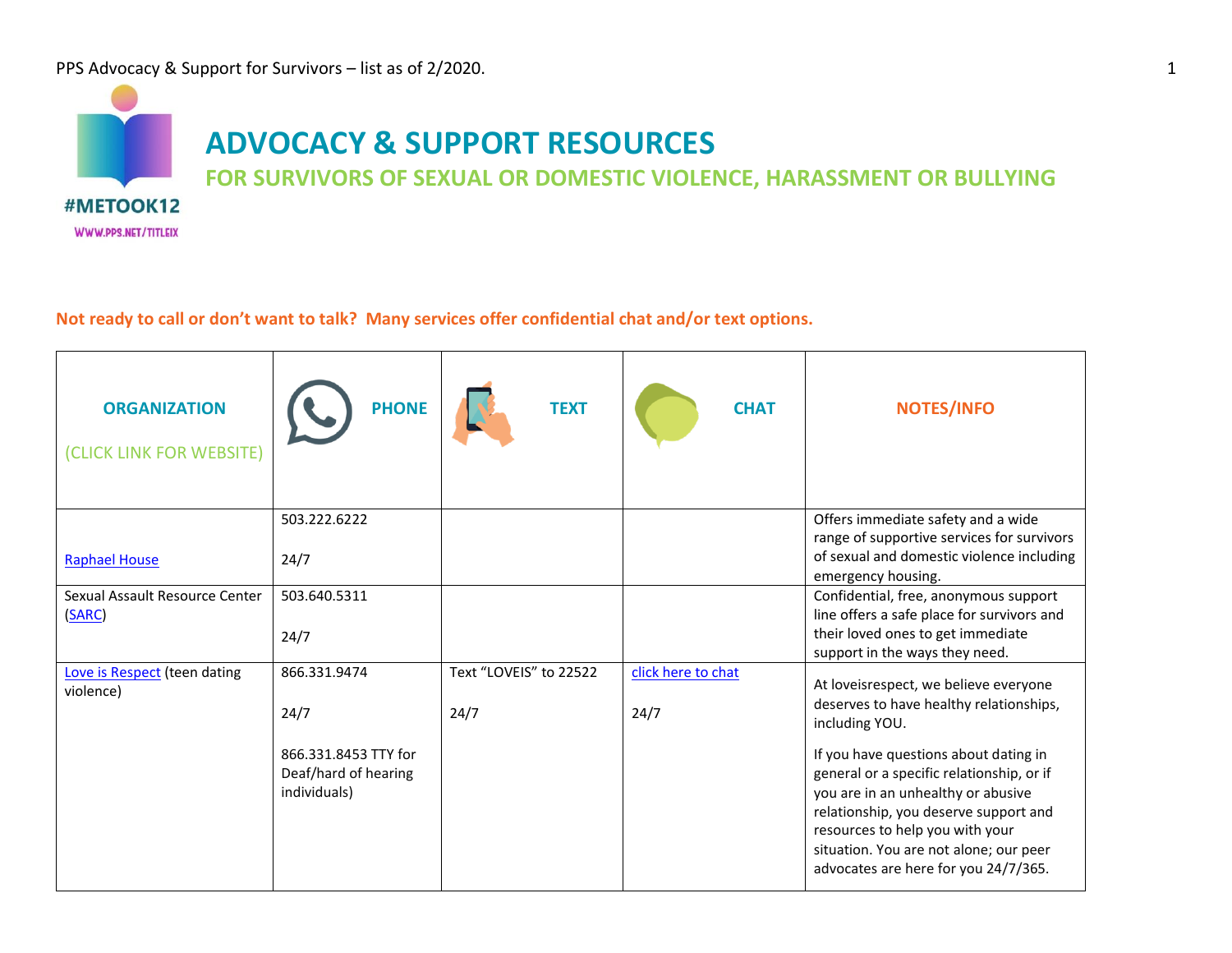## PPS Advocacy & Support for Survivors – list as of 2/2020.

| <b>ORGANIZATION</b><br>(CLICK LINK FOR WEBSITE)                     | <b>PHONE</b>                                                 | <b>TEXT</b>                                                                           | <b>CHAT</b>                                                                                                      | <b>NOTES/INFO</b>                                                                                                                                                                                                                                                                                                                                                                                                   |
|---------------------------------------------------------------------|--------------------------------------------------------------|---------------------------------------------------------------------------------------|------------------------------------------------------------------------------------------------------------------|---------------------------------------------------------------------------------------------------------------------------------------------------------------------------------------------------------------------------------------------------------------------------------------------------------------------------------------------------------------------------------------------------------------------|
| <b>The Trevor Project</b>                                           | Lifeline: 866.488.7386<br>24/7                               | trevorspace.org<br>social network and online<br>community connecting<br>youth<br>24/7 | trevorchat.org<br>confidential, secure<br>internet chat that<br>provides live help to<br>youth in crisis<br>24/7 | Leading national org providing crisis<br>intervention and suicide prevention to<br>lesbian, gay, bisexual, transgender and<br>questioning youth age 13-24.                                                                                                                                                                                                                                                          |
| YouthLine (Oregon)                                                  | 877.968.8491<br>24/7<br>(teens available Mon-<br>Fri 4-10PM) | Text "Teen2Teen" to<br>839863<br>24/7<br>(teens available Mon-Fri<br>4-10PM)          | Click here to chat<br>24/7<br>(teens available Mon-Fri<br>4-10PM)                                                | YouthLine is a free, private (not<br>confidential) teen-to-teen crisis and help<br>line. Contact us with anything that may<br>be bothering you. No problem is too big<br>or too small for the YouthLine!                                                                                                                                                                                                            |
| <b>Call to Safety</b><br>(formerly Portland Women's<br>Crisis Line) | 503.235.5333 or<br>888.235.5333<br>24/7                      | 503.235.5333<br>Mon-Fri 11AM-3PM                                                      | Click here to start chat<br>Or<br><b>Start here</b><br>Mon-Fri 11AM-3PM                                          | Every Call to Safety advocate is trained to<br>provide sexual assault advocacy on the<br>crisis line. Our advocates offer emotional<br>support, education, referrals to other<br>agencies, information about support<br>groups and help survivors understand<br>their medical and reporting options.<br>Advocates also provide in-person medical<br>advocacy to individuals who have<br>experienced sexual assault. |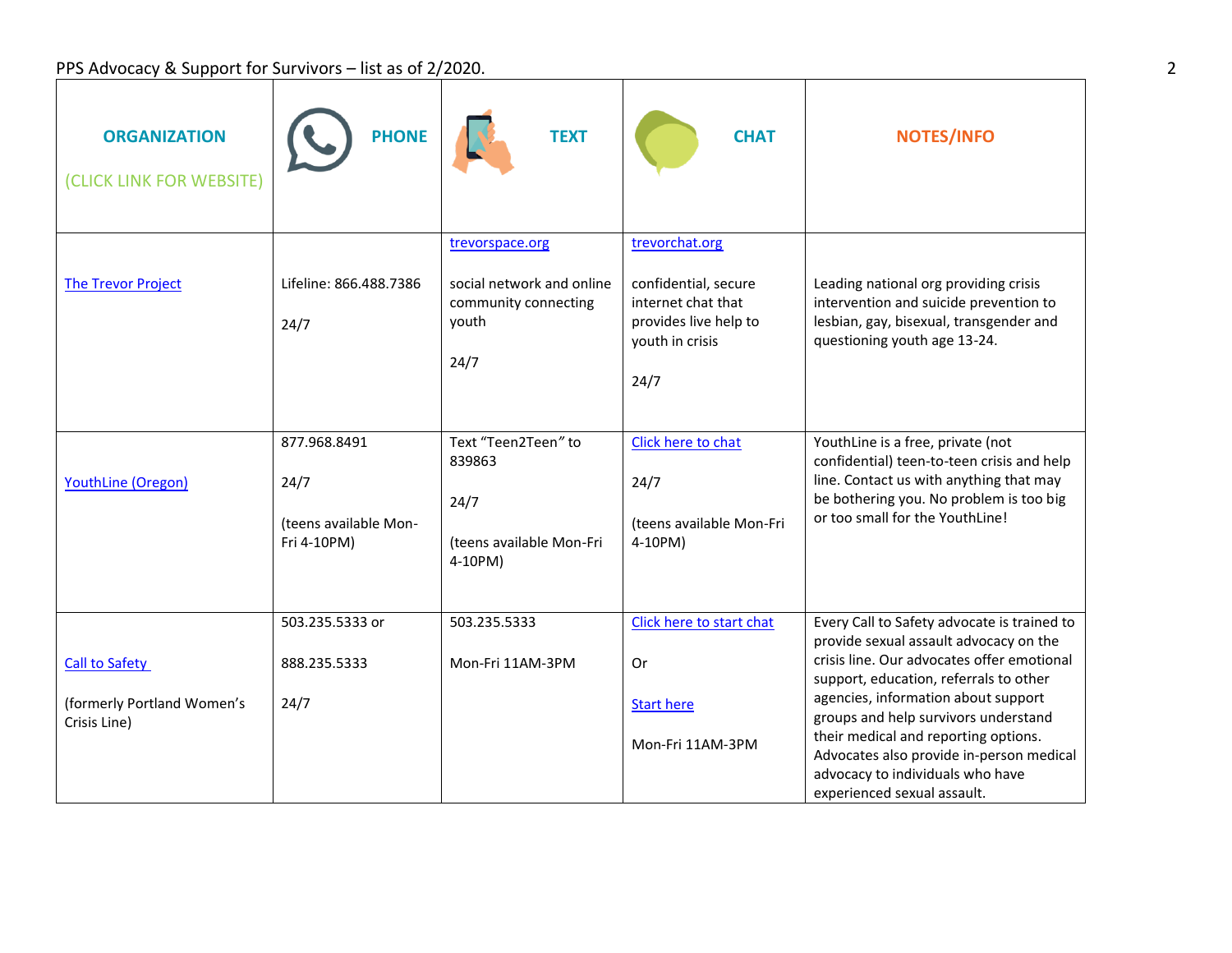PPS Advocacy & Support for Survivors – list as of 2/2020.

| <b>ORGANIZATION</b><br>(CLICK LINK FOR WEBSITE)        | <b>PHONE</b>                                                       | <b>TEXT</b>                                      | <b>CHAT</b>                      | <b>NOTES/INFO</b>                                                                                                                                                                                                                                                                                                                                                             |
|--------------------------------------------------------|--------------------------------------------------------------------|--------------------------------------------------|----------------------------------|-------------------------------------------------------------------------------------------------------------------------------------------------------------------------------------------------------------------------------------------------------------------------------------------------------------------------------------------------------------------------------|
| <b>VOA-Homefree</b>                                    | 503.771.5503<br>Mon-Fri 8AM-5PM                                    |                                                  |                                  | To assist adults and children surviving<br>domestic violence to move not just<br>toward safety, but toward freedom and<br>all that the word home suggests.                                                                                                                                                                                                                    |
| <b>RAINN</b><br><b>National Sexual Assault Hotline</b> | 800.656.HOPE (4673)<br>24/7                                        | online.rainn.org for<br>online messaging<br>24/7 | Click here for live chat<br>24/7 | Confidential support from a<br>trained support specialist<br>Someone to help you talk<br>$\bullet$<br>through what happened<br>Resources that can assist with<br>$\bullet$<br>your next steps toward<br>healing and recovery<br>Referrals for long term<br>$\bullet$<br>support in your area<br>Information about the laws<br>$\bullet$<br>and resources in your<br>community |
| <b>Proyecto UNICA</b>                                  | 503.232.4448<br>24/7<br>Línea de Crisis<br>disponible las 24 horas |                                                  |                                  | Bilingual support line provides 24 hours a<br>day, 7 days a week support for survivors<br>of interpersonal violence.                                                                                                                                                                                                                                                          |
| <b>Trans Sexual Assault Resources</b>                  |                                                                    |                                                  |                                  | Link to self-help guide. Offers a self-help<br>guide to help & healing.                                                                                                                                                                                                                                                                                                       |